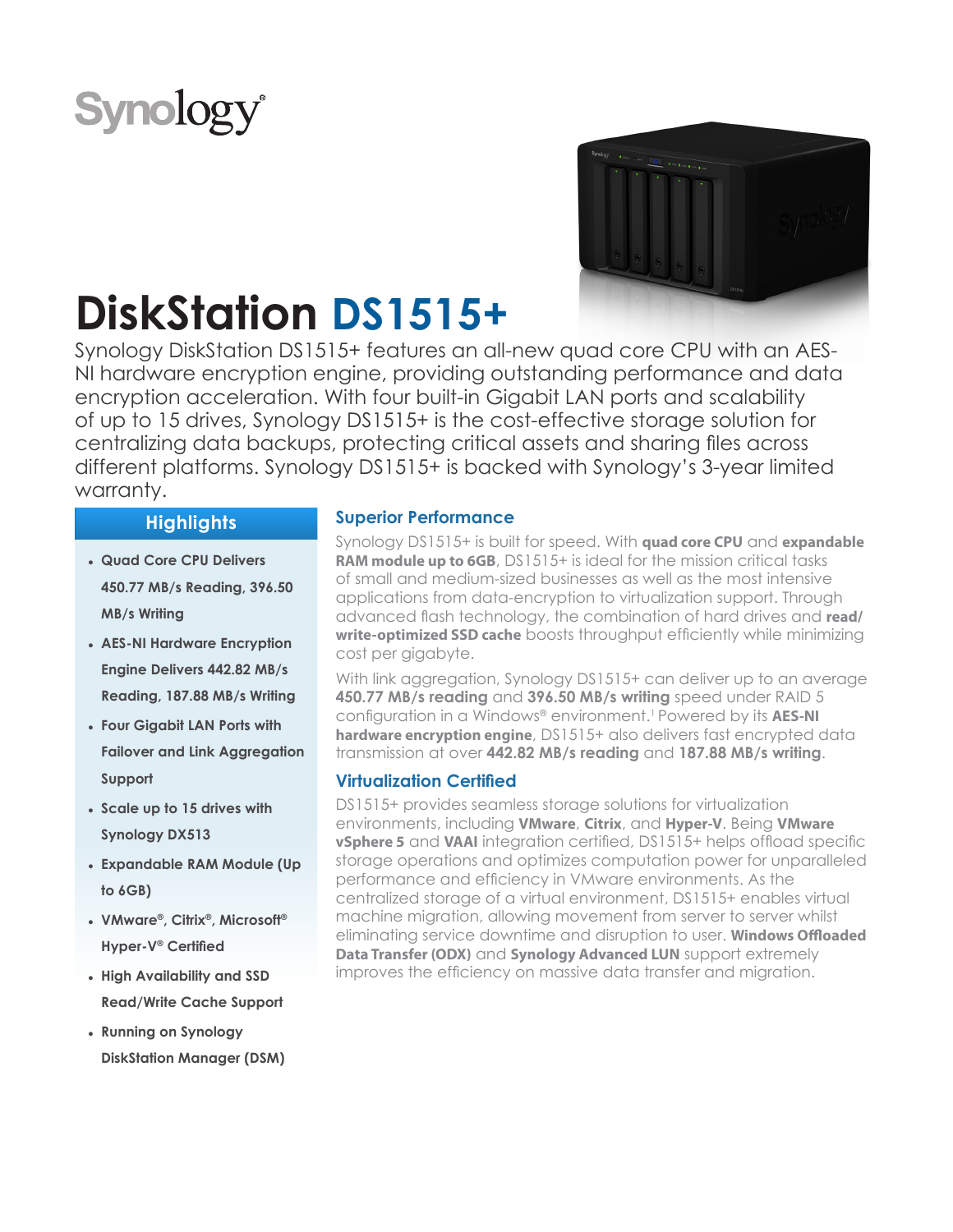

### **Figure 1) Reliability, Availability & Disaster Recovery**

Synology High Availability ensures seamless transition between clustered servers in the event of server failure with minimal impact to businesses.



### **Figure 2) Superior Performance**

Multiple LAN ports with link aggregation support allows DS1515+ to deliver superior performance.

### **Feature-Rich Business Applications**

Put your data to work with Synology's DS1515+. With **Windows ACL** and **LDAP** support, DS1515+ fits easily into any existing workgroup environment, providing detailed access control and efficient privilege settings. SMB applications including **printer sharing**, **VPN Server**, **Mail Server**, **web server**, **anti-virus**, and **network video surveillance**, allow a single Synology DS1515+ to replace several traditional computing devices and help to maximize your productivity while keeping cost and effort to a minimum.

### **Resilient and Reliable**

In addition to its superior performance, DS1515+ is built for reliability. **Four Gigabit LAN ports** provide redundancy in the event of unexpected hardware failure while hot swappable drives also help to minimize system downtime during drive replacement.

Uninterrupted availability is a critical goal for all businesses; however, many businesses worldwide still remain unprepared for disaster. **Synology High Availability (SHA)** can ensure a seamless transition between clustered servers in the event of server failure with minimal impact to applications, thus decreasing the risk of unexpected interruptions and costly downtime.

# **Unparalleled Flexibility**

As your data storage needs grow, Synology's DS1515+ can grow with you. DS1515+ can be connected to dedicated expansion units for additional storage on the fly, growing capacity with minimal effort. When paired with two DX513 expansion units<sup>2</sup> through specially designed eSATA connectors, raw capacity can be as high as 90TB.

# **Easy Backup Solutions**

To protect your critical business data, DS1515+ can become a centralized backup target for consolidating fragmented and unstructured information across your network through a range of options. **Synology Hybrid RAID** allows you to optimize usage and get the most out of your hard drives, while also keeping your storage safe with data redundancy. Complete backup solutions including **LUN Snapshot**, **LUN clone** and **Backup & Replication** minimize the impact of disasters.

# **Energy Efficient Design**

Synology DS1515+ is designed with energy efficiency in mind. Equipped with two 80 X 80 mm fans and a smart airflow design to keep the system running cool 24/7, while its noise dampening design makes it much quieter than PC counterparts. Hard drive hibernation further reduces power consumption and operation costs.

All Synology products are produced with RoHS compliant parts and packed with recyclable packing materials. Synology acknowledges the responsibility as a global citizen to continually work to reduce the environmental impact of every product produced.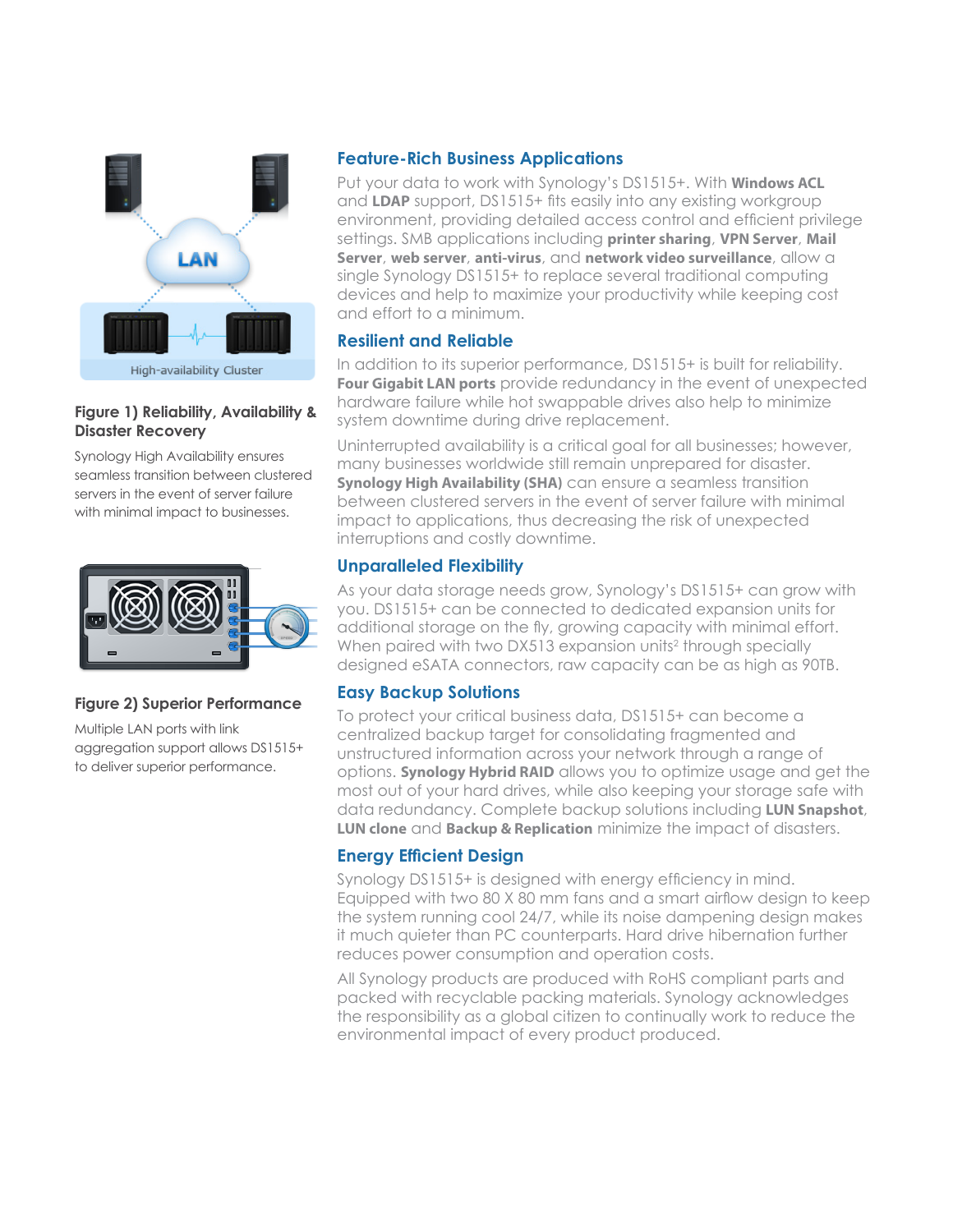# **Connections & Buttons**





eSATA Ports

# **Technical Specifications**

# **Hardware**

| <b>CPU</b>                   | Intel Atom C2538 Quad Core 2.4GHz                                                         |
|------------------------------|-------------------------------------------------------------------------------------------|
| Hardware Encryption Engine   | Yes (AES-NI)                                                                              |
| <b>Floating Point</b>        | Yes                                                                                       |
| <b>RAM Size</b>              | DDR3 2 GB (Expandable up to 6 GB)                                                         |
| Internal HDD/SSD             | 3.5" or 2.5" SATA(II) X 5 (hard drives not included)                                      |
| Max Internal Capacity        | 30 TB (6 TB HDD X 5) (The actual capacity will differ according to volume types)          |
| Hot Swappable HDD            | Yes                                                                                       |
| <b>External Ports</b>        | USB 3.0 ports $X$ 4, eSATA $X$ 2                                                          |
| Size (HxWxD)                 | 157 x 248 x 233 mm                                                                        |
| Weight                       | 4.17 kg                                                                                   |
| LAN                          | Gigabit X 4                                                                               |
| Wake on LAN/WAN              | Yes                                                                                       |
| Wireless Support             | Yes (wireless dongles not included)                                                       |
| AC Input Power Voltage       | 100V to 240V                                                                              |
| Power Frequency              | 50 Hz to 60 Hz, Single Phase                                                              |
| <b>Operating Temperature</b> | 5°C to 35°C (40°F to 95°F)                                                                |
| Storage Temperature          | $-20^{\circ}$ C to 60 $^{\circ}$ C (-5 $^{\circ}$ F to 140 $^{\circ}$ F)                  |
| <b>Relative Humidity</b>     | 5% to 95% RH                                                                              |
| <b>General</b>               |                                                                                           |
| <b>Networking Protocols</b>  | CIFS, AFP, NFS, FTP, WebDAV, CalDAV, iSCSI, Telnet, SSH, SNMP, VPN (PPTP, OpenVPN™, L2TP) |
|                              |                                                                                           |

| File System                    | Internal: EXT4<br>External: EXT4, EXT3, FAT, NTFS, HFS+                                                                                                                                                                                                                                   |
|--------------------------------|-------------------------------------------------------------------------------------------------------------------------------------------------------------------------------------------------------------------------------------------------------------------------------------------|
| Storage Management             | Max File System Size: 108 TB, Max Internal Volume #: 512, Max iSCSI Target #: 32, Max iSCSI LUN#: 256;<br>Raid Clone/Snapshot support; Supported RAID Type: Synology Hybrid RAID, Basic, JBOD, RAID 0, RAID 1,<br>RAID 5, RAID 6, RAID 10; Synology Expansion Unit Support : DX513, DX213 |
| <b>File Sharing Capability</b> | Max User Account: 2048, Max Group: 256, Max Shared Folder: 512, Max Concurrent CIFS/AFP/FTP<br>Connections: 512                                                                                                                                                                           |
| Privilege                      | Windows Access Control List (ACL)                                                                                                                                                                                                                                                         |
| Directory Service              | Windows AD Integration: Domain Users login via Samba (CIFS)/AFP/FTP/File Station, LDAP Integration                                                                                                                                                                                        |
| Virtualization                 | VMware vSphere 5, Microsoft Hyper-V, Citrix Ready                                                                                                                                                                                                                                         |
| Security                       | FTP over SSL/TLS, IP Auto-Block, Firewall, Encrypted Network Backup over Rsync, HTTPS Connection                                                                                                                                                                                          |
| <b>Utilities</b>               | Synology Assistant, Cloud Station, Evidence Integrity Authenticator                                                                                                                                                                                                                       |
| Supported Clients              | Windows XP onward, Mac OS X 10.5 onward, Ubuntu 9.04 onward                                                                                                                                                                                                                               |
| Supported Browsers             | Chrome®, Firefox® Internet Explorer®: 8 or onward, Safari® 5 or onward, Safari (iOS 5 or later on iPad®),<br>Chrome (Android™ 4.0 on tablets)                                                                                                                                             |
| Language                       | English, Deutsch, Français, Italiano, Español, Dansk, Norsk, Svensk, Nederlands, Русский, Polski, Maq<br>Portuquês do Brasil, Portuquês Europeu, Türkçe, Český, 日本語, 한국어, 繁體中文, 简体中文                                                                                                      |